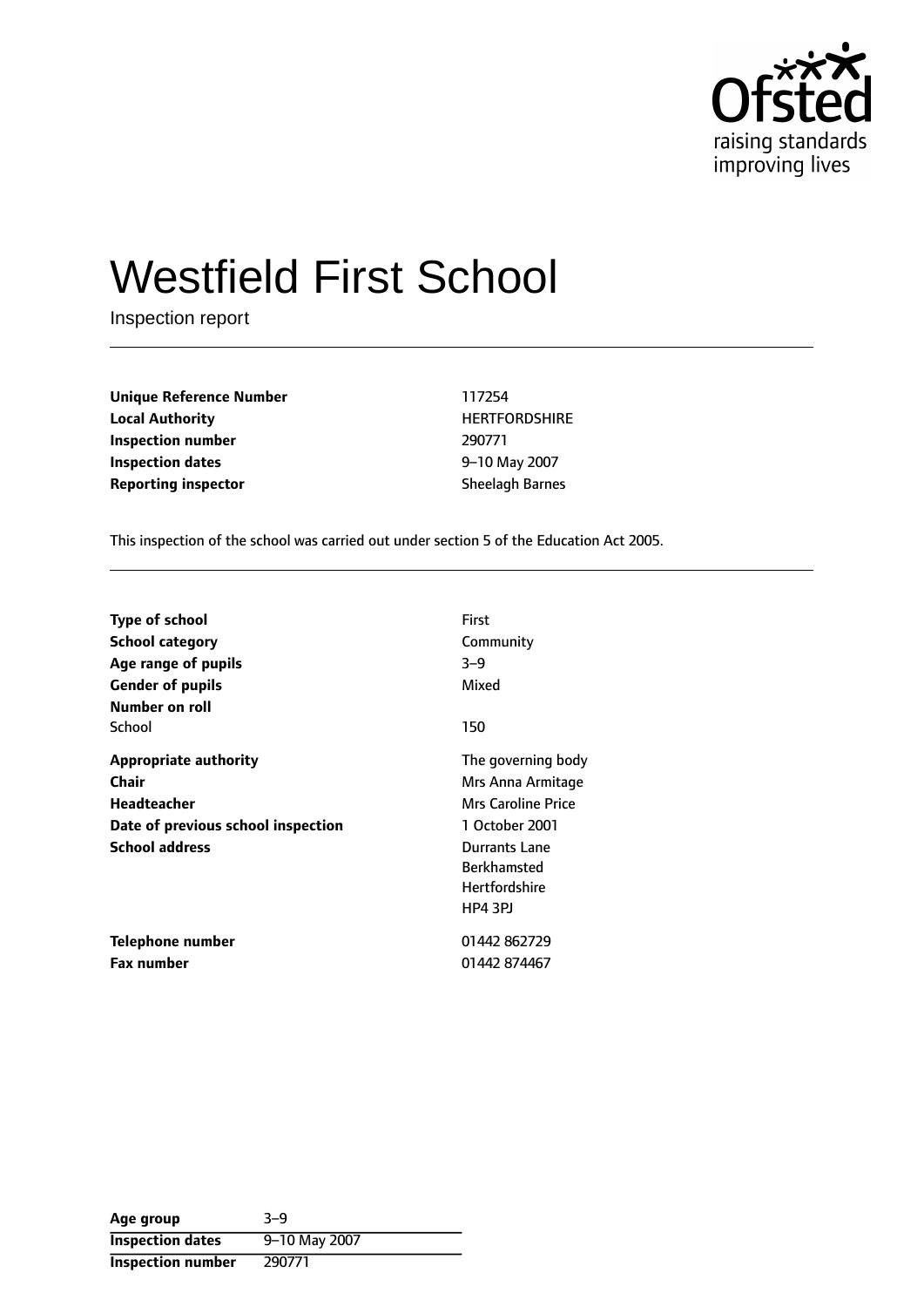.

© Crown copyright 2007

#### Website: www.ofsted.gov.uk

This document may be reproduced in whole or in part for non-commercial educational purposes, provided that the information quoted is reproduced without adaptation and the source and date of publication are stated.

Further copies of this report are obtainable from the school. Under the Education Act 2005, the school must provide a copy of this report free of charge to certain categories of people. A charge not exceeding the full cost of reproduction may be made for any other copies supplied.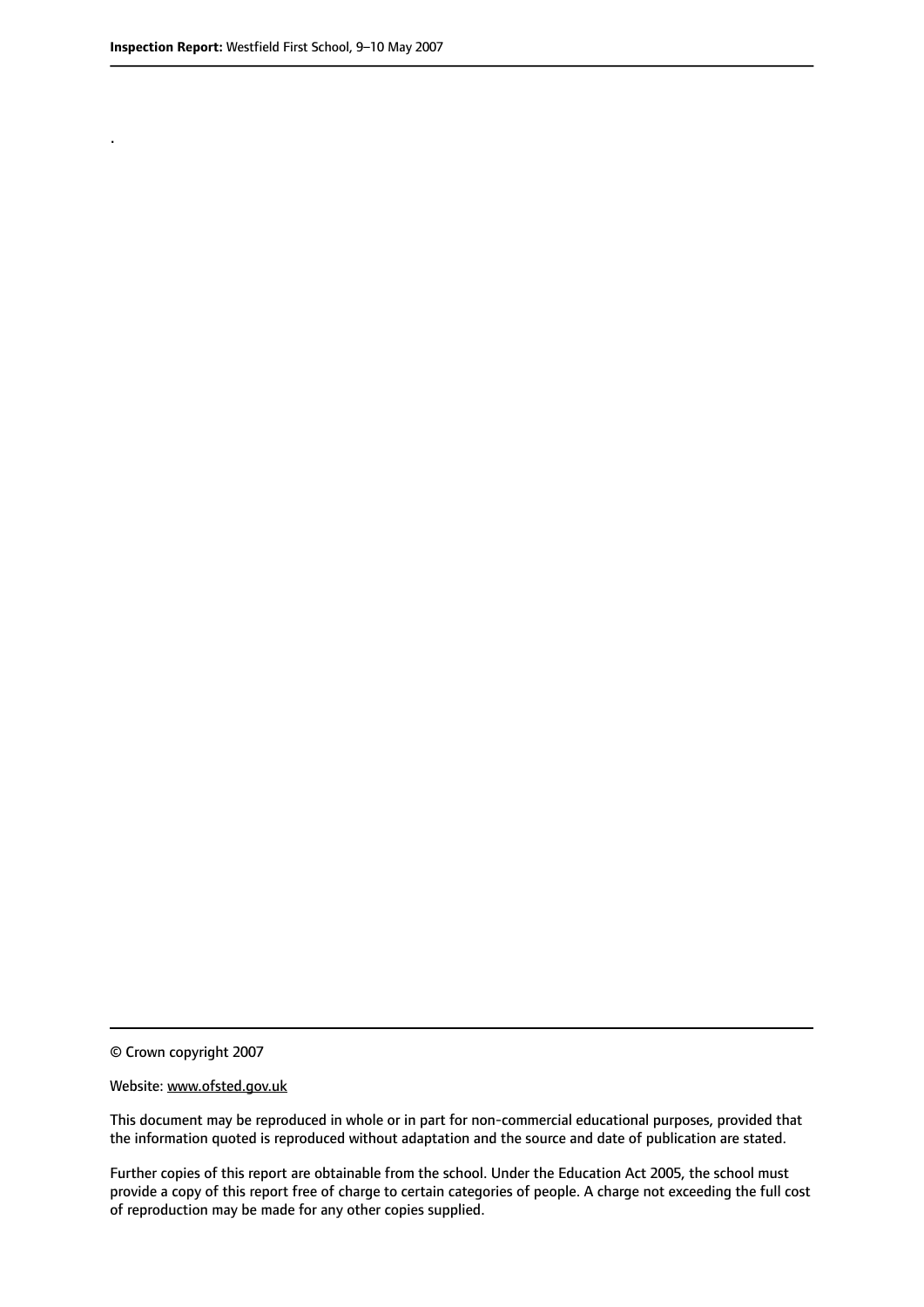# **Introduction**

The inspection was carried out by an Additional Inspector over two days.

## **Description of the school**

Westfield First School is smaller than average, with 150 on roll, but has grown in size since the previous inspection. A broadly average proportion of pupils is eligible for free school meals, and a smaller than the national average proportion speak English as an additional language. Virtually all pupils are of White British heritage. The proportion of pupils with learning difficulties or disabilities is slightly above average at around a quarter. However, in some year groups it is much higher at just under a third. Attainment on entry to the Nursery is in line with that expected for children of that age but does fluctuate slightly between years. There have been significant changes in staffing, including headteacher and deputy headteacher in recent times, with four teachers new to the school, three of whom are at early stages in their careers. The current headteacher was appointed in 2006 after a period as acting headteacher. The school has been awarded the Hertfordshire Quality Standard and Healthy School Status.

## **Key for inspection grades**

| Grade 1 | Outstanding  |
|---------|--------------|
| Grade 2 | Good         |
| Grade 3 | Satisfactory |
| Grade 4 | Inadequate   |
|         |              |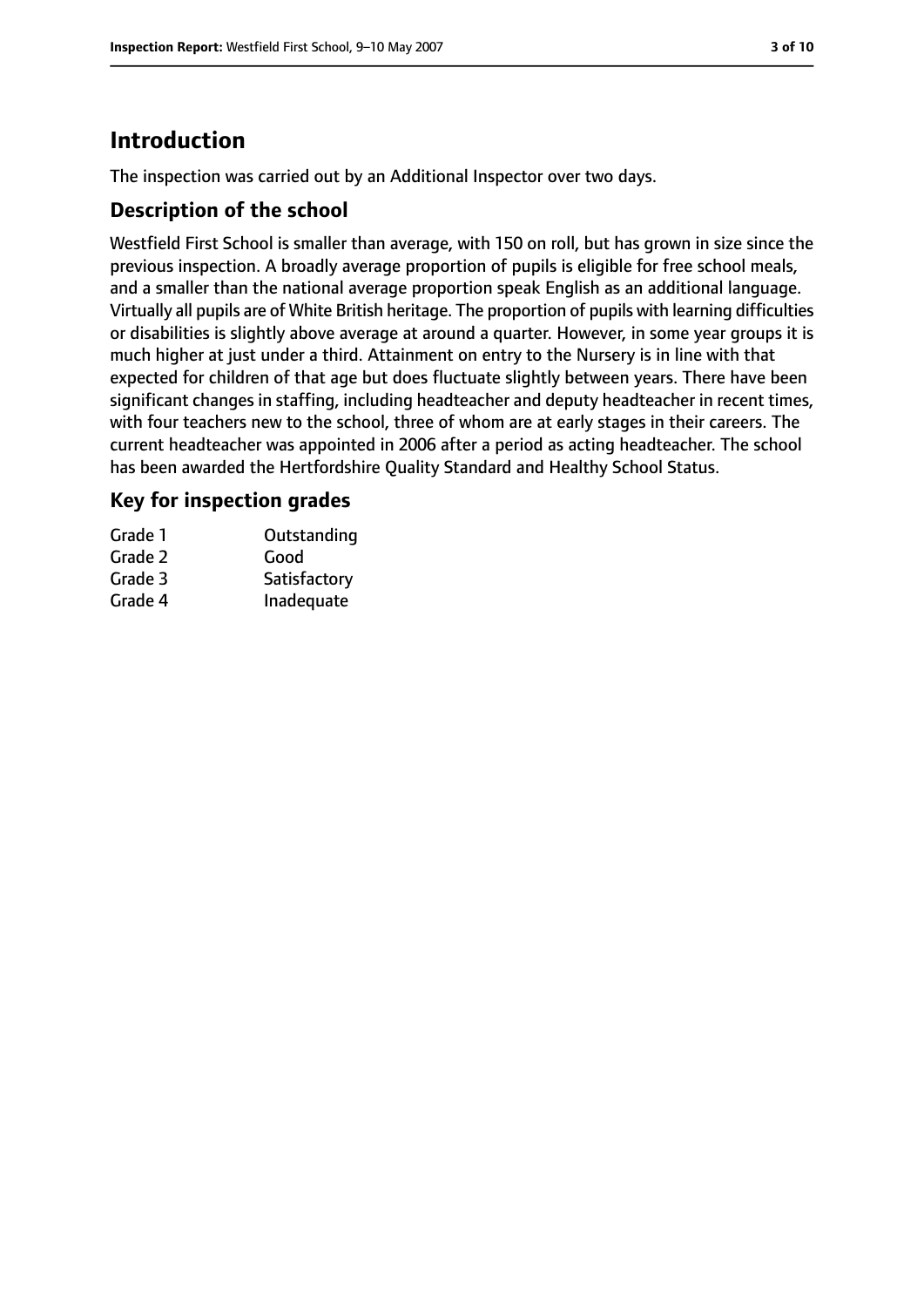# **Overall effectiveness of the school**

#### **Grade: 2**

This is a good school which gives good value for money. Inspection evidence confirms the school's own evaluation of its current overall effectiveness. Leadership and management are good and the school has a good capacity to continue to improve. Boys and girls from all groups, including children in the Nursery and Reception classes, achieve well because teaching and learning is good overall. One parent commented that 'the Nursery has been a fantastic introduction to school.' The school has reviewed its assessment, particularly in English, science and mathematics and this is now very accurate and used well to track the progress of individuals and groups. As a result of tracking information, the main academic focus in the last few years has been to raise pupils' achievement in writing. The school has been successful in making a start with this. The progress made by pupils throughout the school is good and standards are above those expected for their ages, although achievement in writing in some classes is still no better than satisfactory. Not all teachers make the best use of opportunities for pupils to apply what they have learnt in English when writing in other subjects. Pupils throughout the school achieve well in reading, speaking and listening, information and communication technology (ICT) and science, and standards are above average. The school has now identified the need to focus on raising standards in mathematics for the oldest pupils. While achievement in mathematics is good and standards are above average for pupils in the youngest classes, older pupils make steady progress and achieve satisfactorily.

Pupils' personal development, including their spiritual, moral, social and cultural development is good overall. Attendance and behaviour are good. Pupils enjoy lessons and are keen to come to school and learn to work together effectively. These factors all have a positive impact on how well pupils are prepared for the next stage in their school career. An extremely varied range of activities, including music and French, enrich the good curriculum effectively. Care, guidance and support are good. Pupils have a clear understanding of the point of each lesson and are learning to evaluate whether or not they have met the lesson's aims. In writing, they generally know what they need to master in order to improve but their knowledge of their next target in mathematics is more variable. Pupils are taught very well about the importance of healthy lifestyle and diet. Parents are supportive of the school and appreciative of its work. For example, one parent expressed the view that 'I think thisis a very good school. The staff are hardworking and caring.' Others reported that 'we are very happy with the schooling our daughter is receiving.' Parents are kept well informed about their children's progress. Links with the community are good.

## **What the school should do to improve further**

- Ensure that the quality of teaching of mathematics is more consistently of the highest standard, particularly for potentially higher attaining pupils; and that pupils are more aware of the next thing they need to concentrate on to improve their work in mathematics.
- Use the challenges set for pupils to improve their writing in English lessons more consistently in other subjects.

# **Achievement and standards**

#### **Grade: 2**

Pupils from all groups, including those with learning difficulties and disabilities, achieve well. Children settle well into the Nursery and Reception classes and make steady gains in their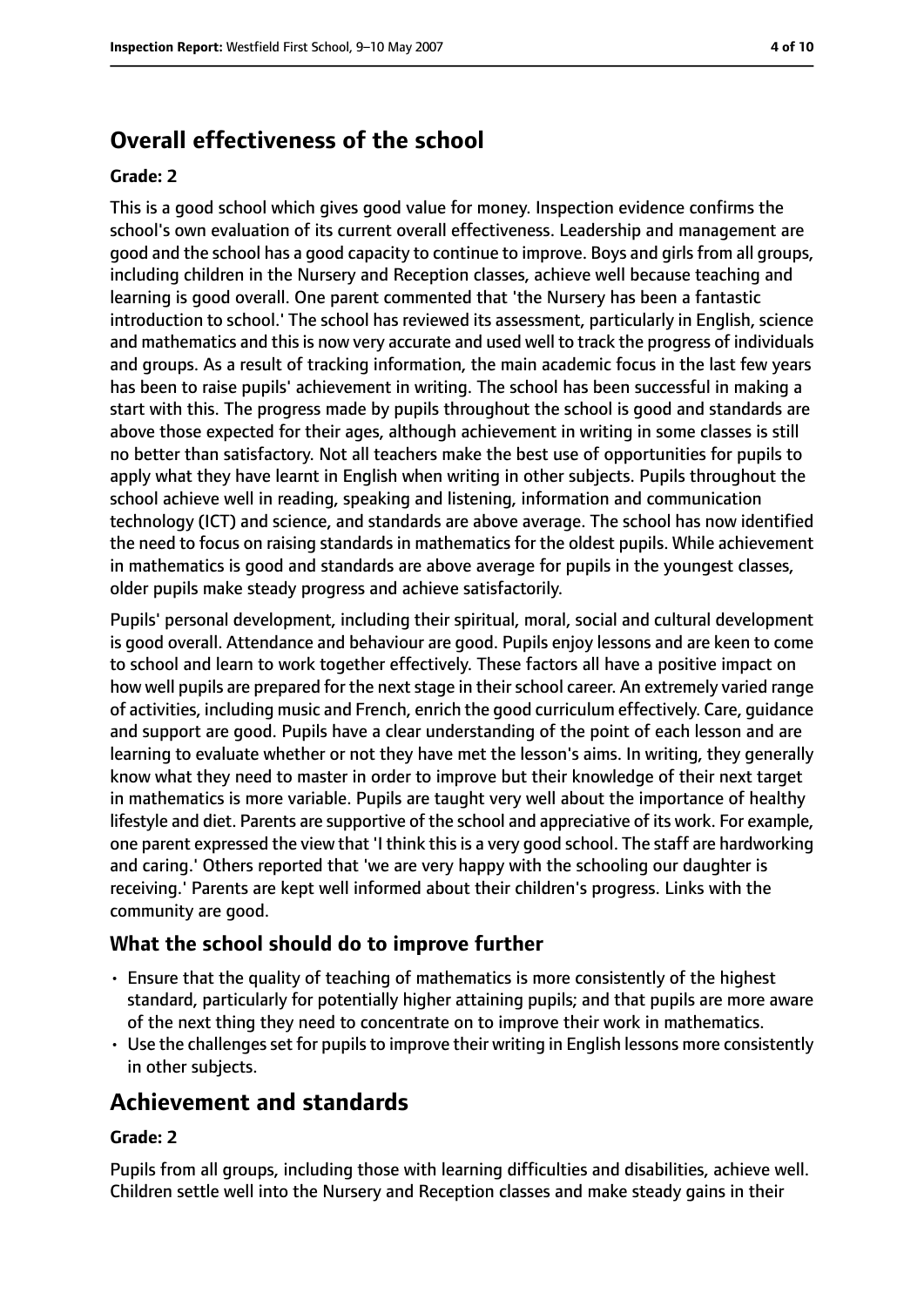learning so that standards are slightly above those expected by the end of the Reception year. Pupils make good progress and achieve well in Years 1 and 2 so that, by the end of their time in Key Stage 1, standards are above average in all core skill areas. Achievement in Years 3 and 4 is good overall; pupils make consistently good gains in their learning in reading, speaking and listening, ICT and science. Progress and achievement in writing have been a focus for the whole school and are at least satisfactory, and often good, in the oldest classes. Standards are generally higher than expected for pupils' ages by the end of Year 4, although achievement in mathematics in Years 3 and 4 is satisfactory. The school sets suitably challenging targets in all subjects.

# **Personal development and well-being**

#### **Grade: 2**

The school has effective systems to develop pupils' personal development and well- being. Pupils' behaviour, attitudes to school and to their learning are good. Attendance has improved in recent times and is now above average. Pupils' spiritual, moral, social and cultural development is good overall. Social and moral development provision is of a high standard and pupils make consistently good gains in their knowledge and skills in these aspects of learning. The school council plays an important part in pupils' social and development and awareness of issues of citizenship. Recent pupils' suggestions, for example, have led to improvements at playtimes and collections of shoes for charity. Spiritual and cultural development provision is occasionally good, but generally, it is satisfactory. The school has identified this as an area for development in the next year.

A strong emphasis is placed on teaching pupils about healthy lifestyles and they are knowledgeable about making the right choices to keep healthy and stay safe. Preparation for pupils' future economic well-being is good. They are given many opportunities to make a positive contribution to the community. Their successes are celebrated in assemblies and through certificates and the award of house points, each of which helps to build their self-esteem.

# **Quality of provision**

## **Teaching and learning**

#### **Grade: 2**

The quality of teaching and learning is good and leads to pupils making good gains in their learning. Boys and girls of all abilities and those with learning difficulties achieve well due to the good teaching they receive. Teachers plan activities well with regard to pupils' ages and abilities in the main, although on occasion, mathematics lessons for the oldest classes lack real challenge for higher-attaining pupils. Teaching assistants and nursery nurses are deployed efficiently. Throughout the school, pupils find their learning enjoyable because teachers take care to make the subject matter of lessons interesting and exciting. Assessment is good and the school has effective systems to monitor pupils' progress. They are well informed about what they are expected to learn in each lesson and are encouraged to judge how well they have met these aims. However, not all pupils confidently know what their specific targets for improvement are in mathematics, and, on occasion, teachers miss opportunities to remind pupils to practise their writing targets in other subjects.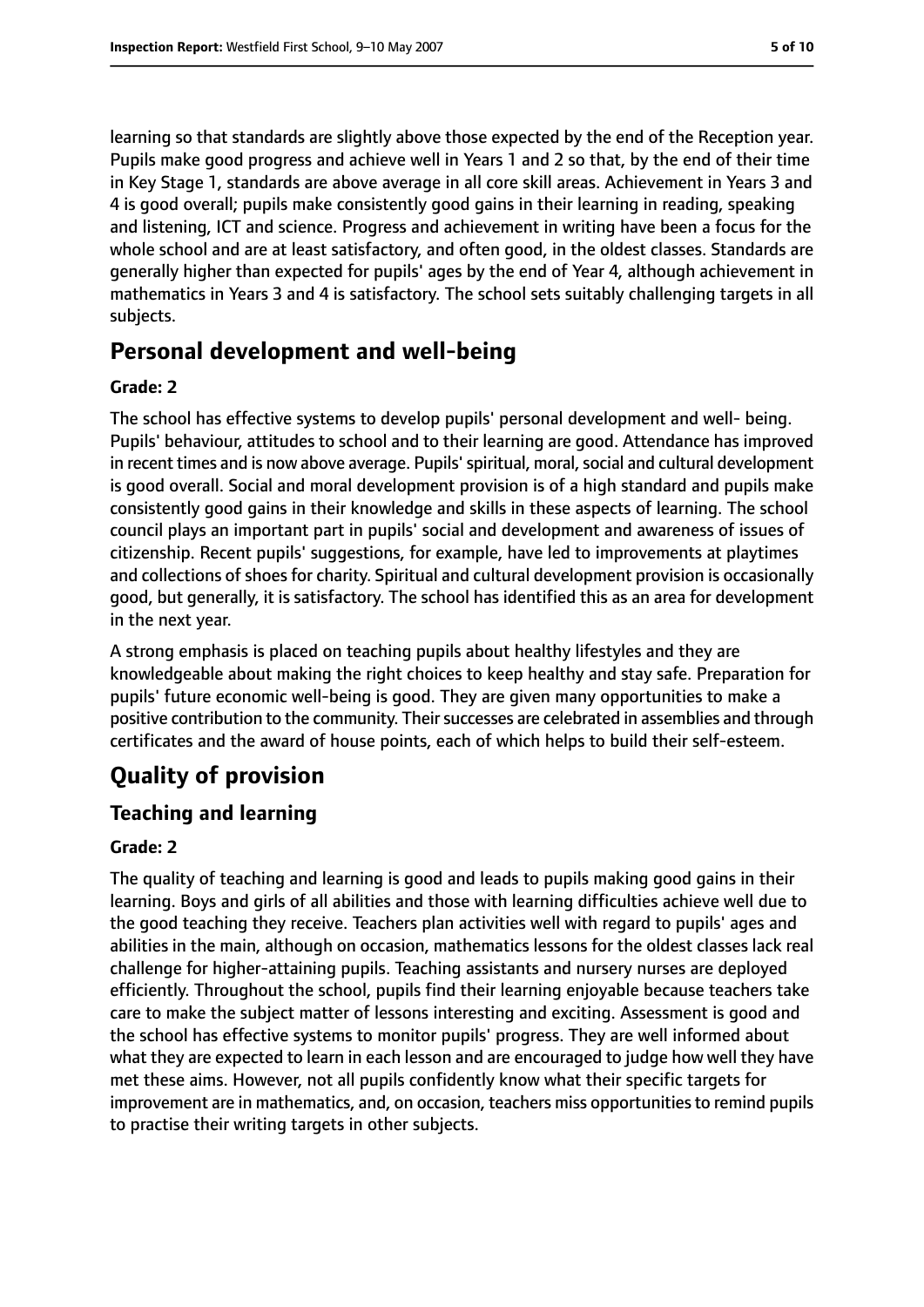## **Curriculum and other activities**

#### **Grade: 2**

The Foundation Stage curriculum for Nursery and Reception children is well planned and broad and provides them with a good start to their education. Elsewhere, the curriculum covers all the required areas and gives a good emphasis to different subjects, including French for the pupils in Years 3 and 4. There is a good number of additional events, such as trips to places of interest and visitors who are invited in to the school to broaden the pupils' views of community and national issues. The school is successful in developing pupils' awareness of safe and healthy living through its lessons in personal, social and health education. Displays around the school and the house point system celebrate achievements in many aspects of development. A good range of extracurricular activities develops pupils' language, physical and social skills effectively. Resources, including computers and interactive whiteboards, are used well to teach skills in ICT.

## **Care, guidance and support**

#### **Grade: 2**

Pupils' happiness and safety are promoted very effectively and child protection procedures are fully met. Provision for those with learning difficulties and disabilities and those with English as an additional language is good. All pupils are integrated well into all aspects of school life. The systems the school has developed to monitor their academic progress are rigorous. This assessment information is used well to match work to pupils' needs in most subjects. Healthy living is promoted well; as a result pupils learn to make good choices, such as in their diet. Good care is also taken to ensure that pupils know who to turn to if they need help with a problem and this makes them confident and happy. The school has good links with parents. It provides good information for them about the work their children are doing, what their next areas for improvement are and the progress they are making.

# **Leadership and management**

#### **Grade: 2**

Leadership and management are good. The newly appointed headteacher has a very clear view of the school based on rigorous and accurate monitoring. She and the deputy headteacher ensure that this information is used effectively to highlight areas for improvement in the development plan. As a result, there have been significant improvements, especially in attendance, use of ICT and standards in writing. The governing body are strong supporters of the school and feel confident to question and challenge the leadership. All legal requirements are met and financial management is good. The school makes a good contribution to community cohesion through its links with the community.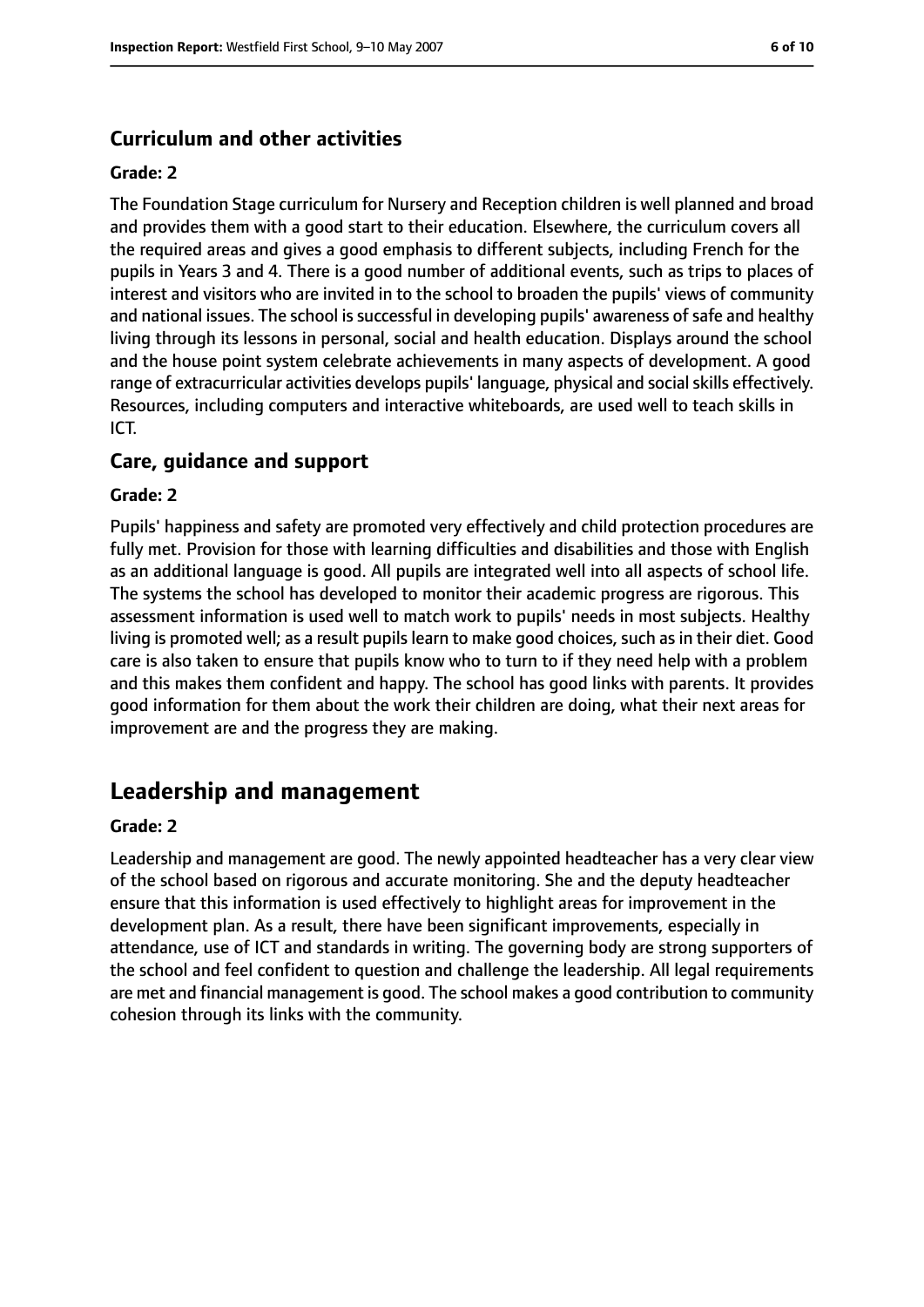**Any complaints about the inspection or the report should be made following the procedures set out in the guidance 'Complaints about school inspection', which is available from Ofsted's website: www.ofsted.gov.uk.**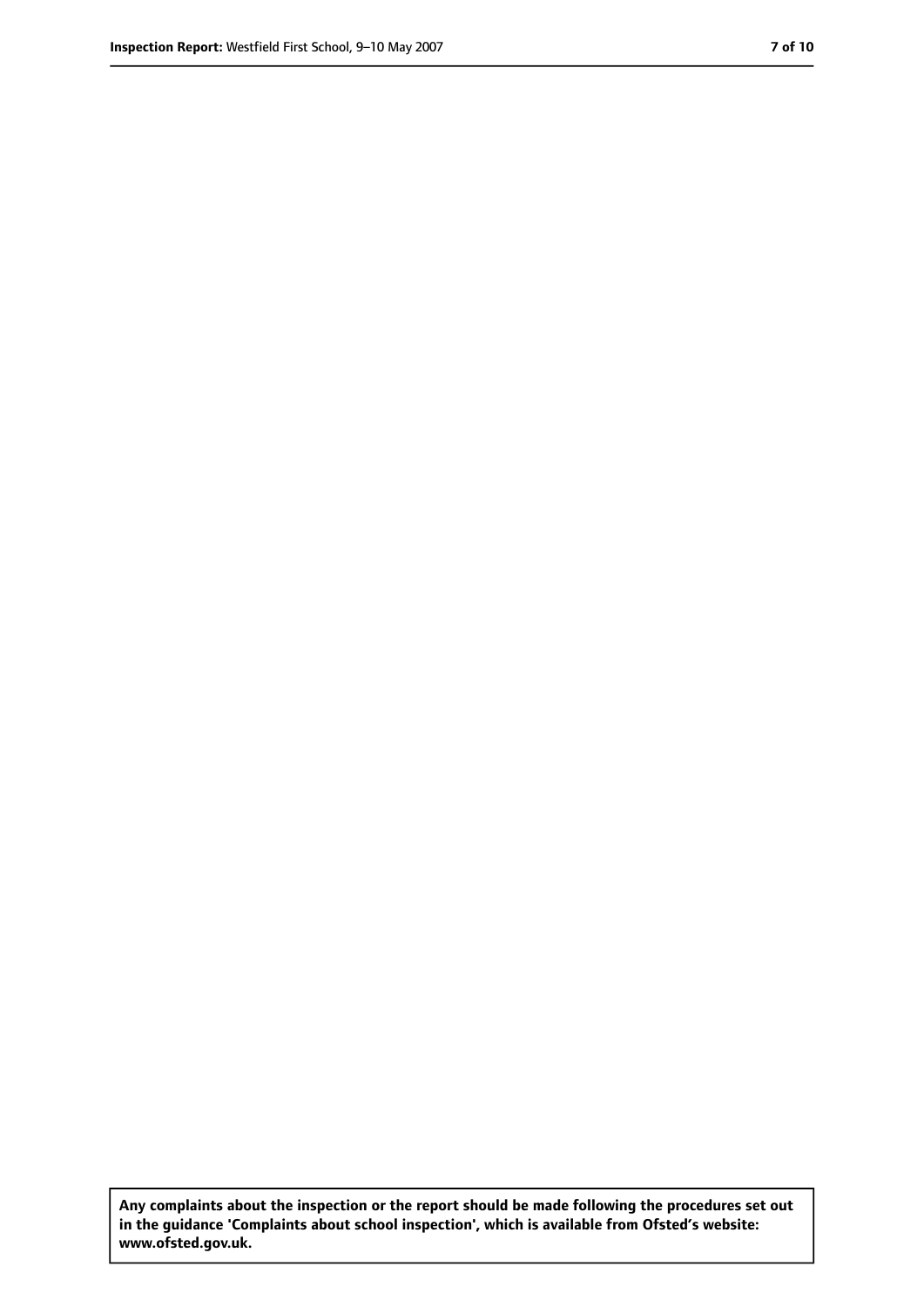#### **Annex A**

# **Inspection judgements**

| Key to judgements: grade 1 is outstanding, grade 2 good, grade 3 satisfactory, and grade 4 $\,$ | <b>School</b>  |
|-------------------------------------------------------------------------------------------------|----------------|
| inadequate                                                                                      | <b>Overall</b> |

# **Overall effectiveness**

| How effective, efficient and inclusive is the provision of education, integrated<br>care and any extended services in meeting the needs of learners? |     |
|------------------------------------------------------------------------------------------------------------------------------------------------------|-----|
| How well does the school work in partnership with others to promote learners'<br>well-being?                                                         |     |
| The quality and standards in the Foundation Stage                                                                                                    |     |
| The effectiveness of the school's self-evaluation                                                                                                    |     |
| The capacity to make any necessary improvements                                                                                                      |     |
| Effective steps have been taken to promote improvement since the last<br>inspection                                                                  | Yes |

## **Achievement and standards**

| How well do learners achieve?                                                                               |  |
|-------------------------------------------------------------------------------------------------------------|--|
| The standards <sup>1</sup> reached by learners                                                              |  |
| How well learners make progress, taking account of any significant variations between<br>groups of learners |  |
| How well learners with learning difficulties and disabilities make progress                                 |  |

## **Personal development and well-being**

| How good is the overall personal development and well-being of the<br>learners?                                  |  |
|------------------------------------------------------------------------------------------------------------------|--|
| The extent of learners' spiritual, moral, social and cultural development                                        |  |
| The behaviour of learners                                                                                        |  |
| The attendance of learners                                                                                       |  |
| How well learners enjoy their education                                                                          |  |
| The extent to which learners adopt safe practices                                                                |  |
| The extent to which learners adopt healthy lifestyles                                                            |  |
| The extent to which learners make a positive contribution to the community                                       |  |
| How well learners develop workplace and other skills that will contribute to<br>their future economic well-being |  |

## **The quality of provision**

| How effective are teaching and learning in meeting the full range of the<br>learners' needs?          |  |
|-------------------------------------------------------------------------------------------------------|--|
| How well do the curriculum and other activities meet the range of needs<br>and interests of learners? |  |
| How well are learners cared for, quided and supported?                                                |  |

 $^1$  Grade 1 - Exceptionally and consistently high; Grade 2 - Generally above average with none significantly below average; Grade 3 - Broadly average to below average; Grade 4 - Exceptionally low.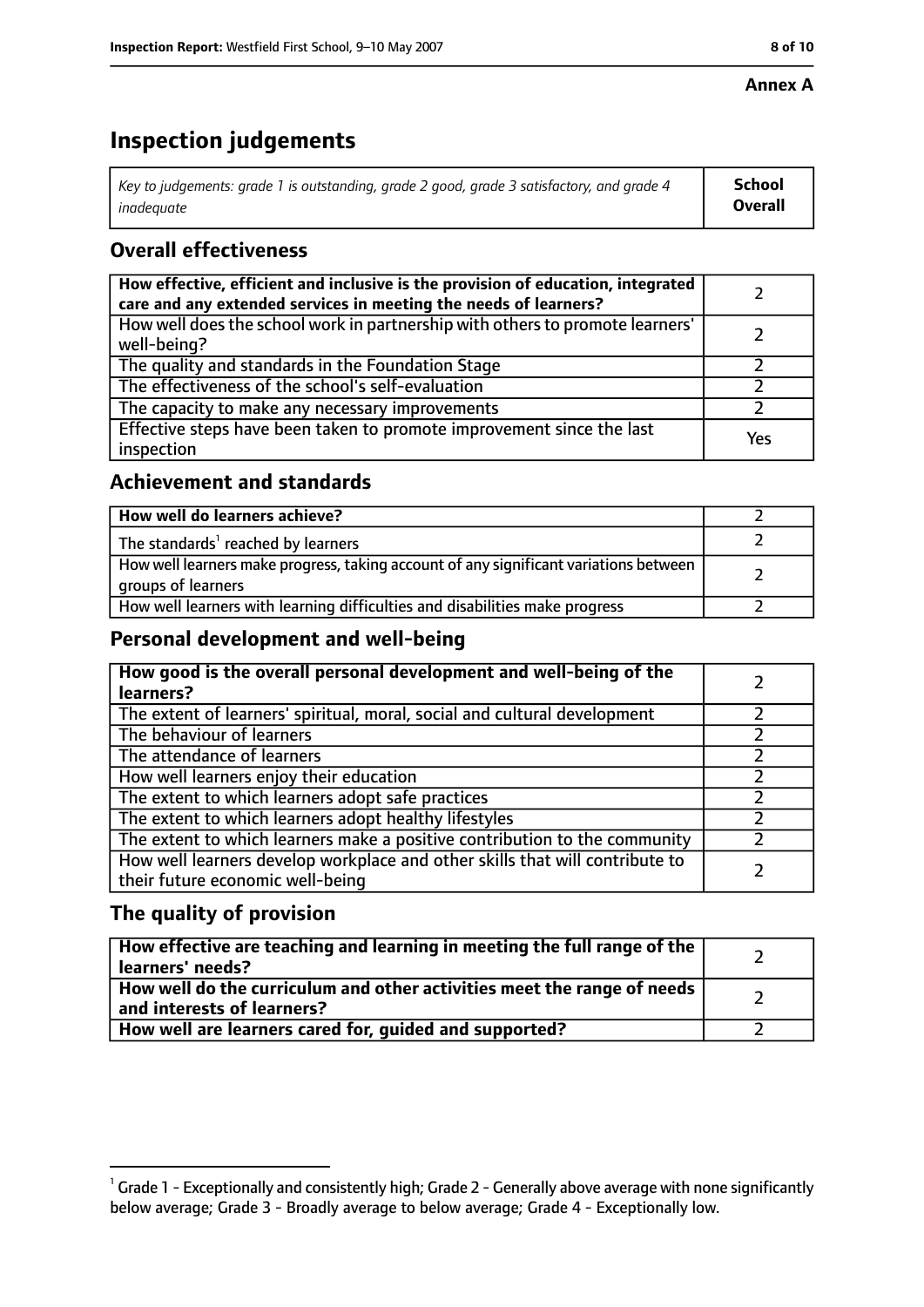# **Leadership and management**

| How effective are leadership and management in raising achievement<br>and supporting all learners?                                              |     |
|-------------------------------------------------------------------------------------------------------------------------------------------------|-----|
| How effectively leaders and managers at all levels set clear direction leading<br>to improvement and promote high quality of care and education |     |
| How effectively performance is monitored, evaluated and improved to meet<br>challenging targets                                                 |     |
| How well equality of opportunity is promoted and discrimination tackled so<br>that all learners achieve as well as they can                     |     |
| How effectively and efficiently resources, including staff, are deployed to<br>achieve value for money                                          |     |
| The extent to which governors and other supervisory boards discharge their<br>responsibilities                                                  | 7   |
| Do procedures for safequarding learners meet current government<br>requirements?                                                                | Yes |
| Does this school require special measures?                                                                                                      | No  |
| Does this school require a notice to improve?                                                                                                   | No  |